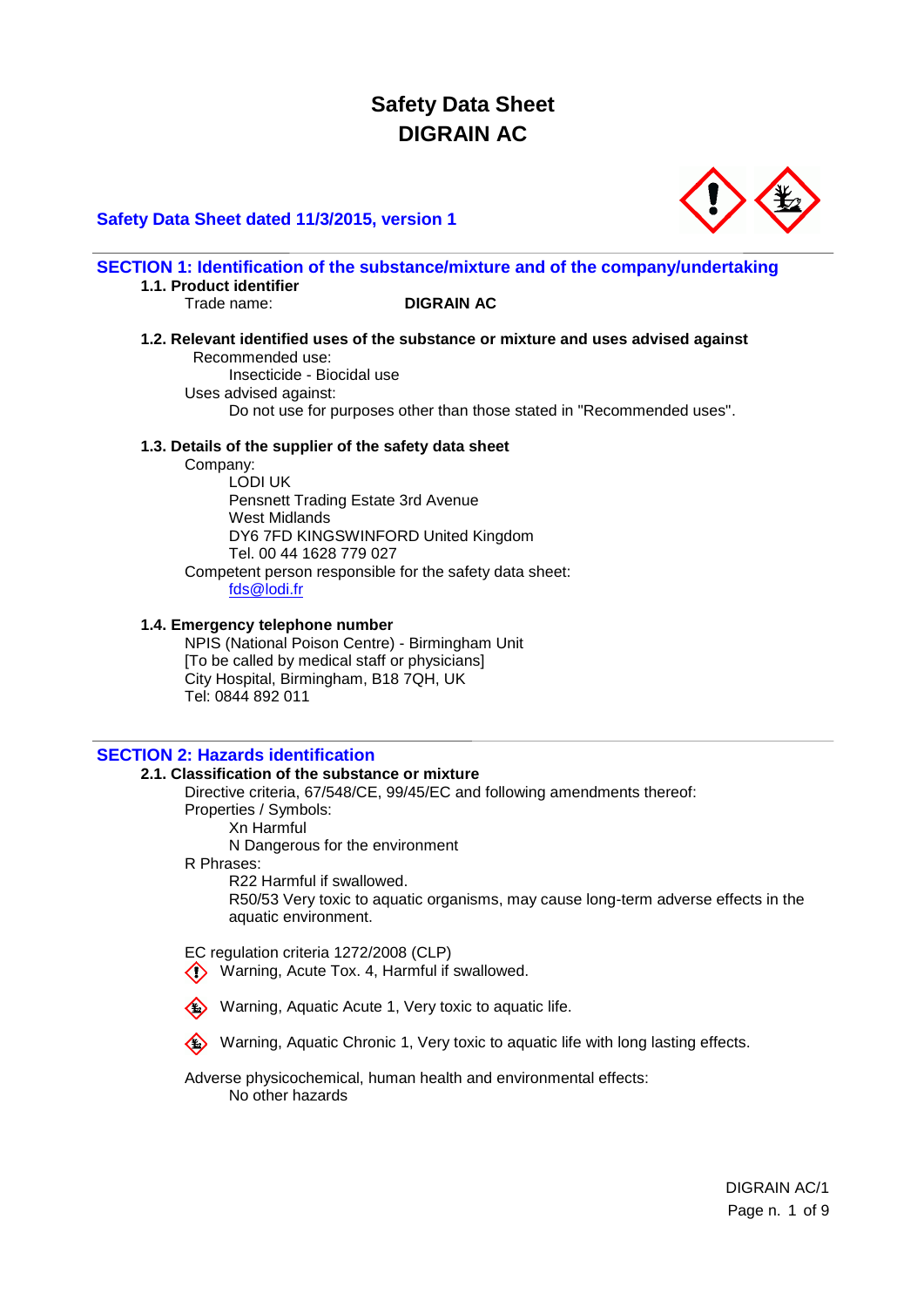**2.2. Label elements**



Warning Hazard statements: H302 Harmful if swallowed. H410 Very toxic to aquatic life with long lasting effects. Precautionary statements: P270 Do no eat, drink or smoke when using this product. P273 Avoid release to the environment. P301+P312 IF SWALLOWED: Call a POISON CENTER/doctor/if you feel unwell. P330 Rinse mouth. Special Provisions: None **Contents** Alpha-Cypermethrin (ISO) Special provisions according to Annex XVII of REACH and subsequent amendments: None

#### **2.3. Other hazards**

vPvB Substances: None - PBT Substances: None Other Hazards: No other hazards

## **SECTION 3: Composition/information on ingredients**

# **3.1. Substances**

This SDS concerns a mixture, see 3.2.

### **3.2. Mixtures**

Hazardous components within the meaning of EEC directive 67/548 and CLP regulation and related classification: 5.85% Alpha-Cypermethrin (ISO) Index number: 607-422-00-X, CAS: 67375-30-8, EC: 257-842-9 T,Xn,Xi,N; R25-37-48/22-50/53 3.9/2 STOT RE 2 H373

 $\bullet$  3.8/3 STOT SE 3 H335



- 4.1/C1 Aquatic Chronic 1 H410
- 3.1/3/Oral Acute Tox. 3 H301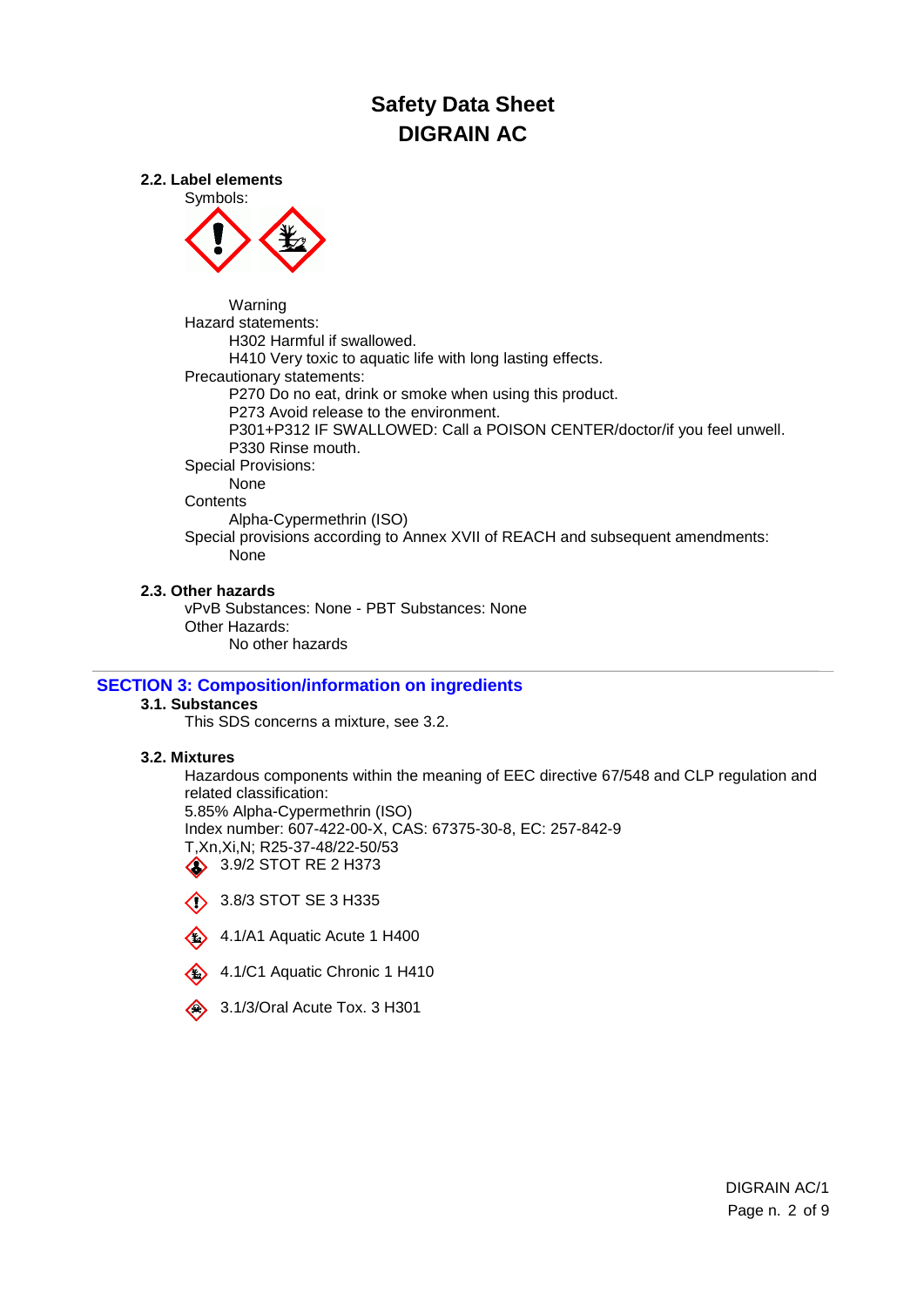## **SECTION 4: First aid measures**

## **4.1. Description of first aid measures**

In case of skin contact:

Thoroughly wash with soap and water

Seek medical attention if ill effect or irritation develops

In case of eyes contact:

In case of contact with eyes, rinse immediately with plenty of water and seek medical advice.

In case of Ingestion:

Do not under any circumstances induce vomiting. OBTAIN A MEDICAL EXAMINATION IMMEDIATELY.

In case of ingestion, rinse mouth with water.

In case of Inhalation:

Remove casualty to fresh air and keep warm and at rest.

- **4.2. Most important symptoms and effects, both acute and delayed** None
- **4.3. Indication of any immediate medical attention and special treatment needed** Treatment:

None

### **SECTION 5: Firefighting measures**

#### **5.1. Extinguishing media**

Suitable extinguishing media: Water. Carbon dioxide (CO2). Extinguishing media which must not be used for safety reasons: None in particular.

#### **5.2. Special hazards arising from the substance or mixture**

Do not inhale explosion and combustion gases. Burning produces heavy smoke.

#### **5.3. Advice for firefighters**

Use suitable breathing apparatus .

Collect contaminated fire extinguishing water separately. This must not be discharged into drains.

Move undamaged containers from immediate hazard area if it can be done safely.

#### **SECTION 6: Accidental release measures**

## **6.1. Personal precautions, protective equipment and emergency procedures**

Wear personal protection equipment. Remove persons to safety. See protective measures under point 7 and 8.

#### **6.2. Environmental precautions**

Do not allow to enter into soil/subsoil. Do not allow to enter into surface water or drains. Retain contaminated washing water and dispose it. In case of gas escape or of entry into waterways, soil or drains, inform the responsible authorities.

Suitable material for taking up: absorbing material, organic, sand.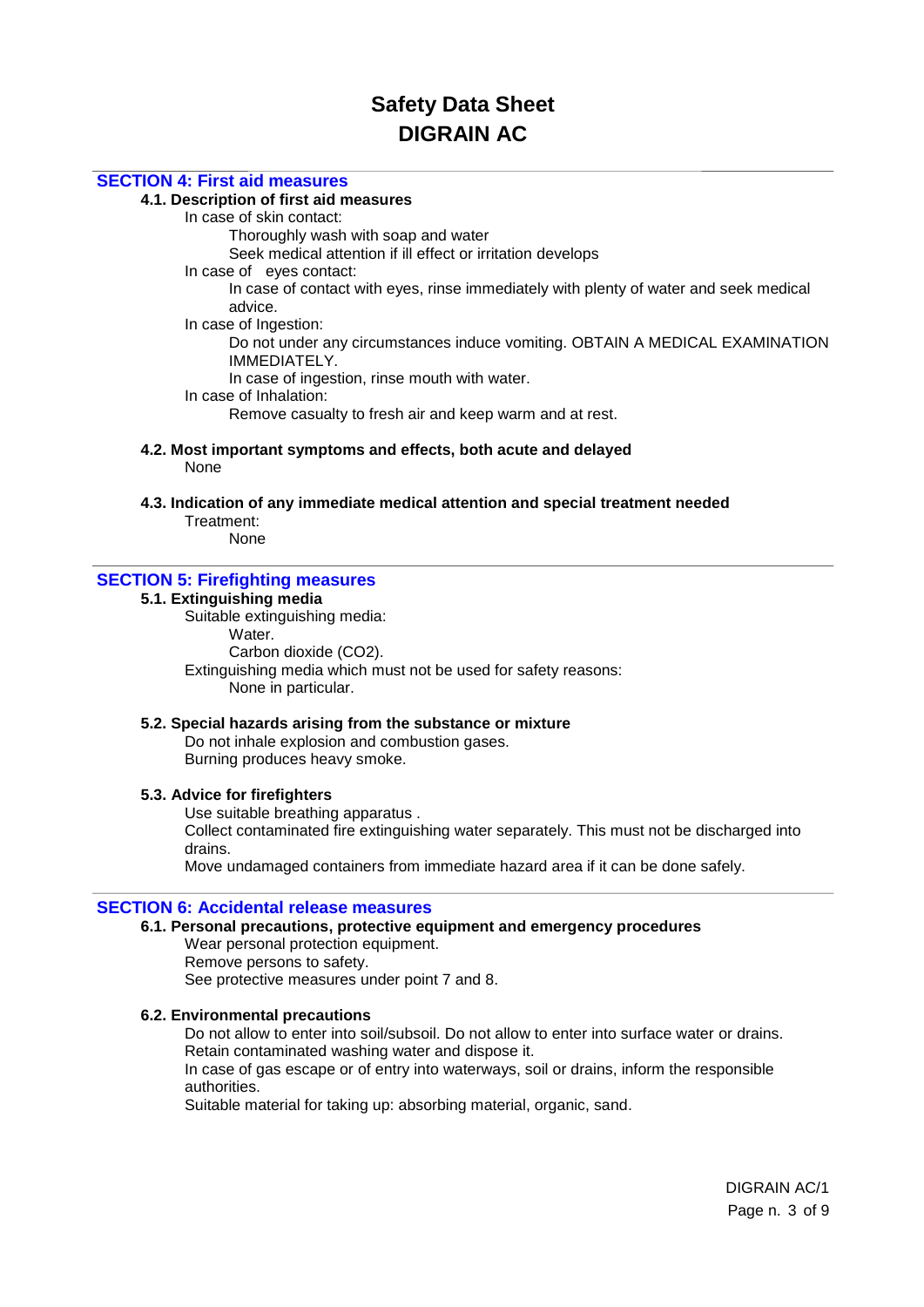## **6.3. Methods and material for containment and cleaning up**

Rapidly recover the product. To do so, wear a mask and protective clothing. Wash with plenty of water.

### **6.4. Reference to other sections**

See also section 8 and 13

#### **SECTION 7: Handling and storage**

#### **7.1. Precautions for safe handling**

Don't use empty container before they have been cleaned. Before making transfer operations, assure that there aren't any incompatible material residuals in the containers. Contamined clothing should be changed before entering eating areas. Do not eat or drink while working. See also section 8 for recommended protective equipment.

#### **7.2. Conditions for safe storage, including any incompatibilities**

Keep away from food, drink and feed. Incompatible materials: None in particular. Instructions as regards storage premises: Adequately ventilated premises.

**7.3. Specific end use(s)**

None in particular

#### **SECTION 8: Exposure controls/personal protection**

#### **8.1. Control parameters**

No occupational exposure limit available DNEL Exposure Limit Values N.A. PNEC Exposure Limit Values N.A.

#### **8.2. Exposure controls**

#### Eye protection:

Not needed for normal use. Anyway, operate according good working practices.

Protection for skin:

Use clothing that provides comprehensive protection to the skin, e.g. cotton, rubber, PVC or viton.

#### Protection for hands:

Use protective gloves that provides comprehensive protection, e.g. P.V.C., neoprene or rubber.

## Respiratory protection:

Not needed for normal use.

## Thermal Hazards:

## None

Environmental exposure controls:

Avoid release in the environment.

Avoid release in watercourses and sewers.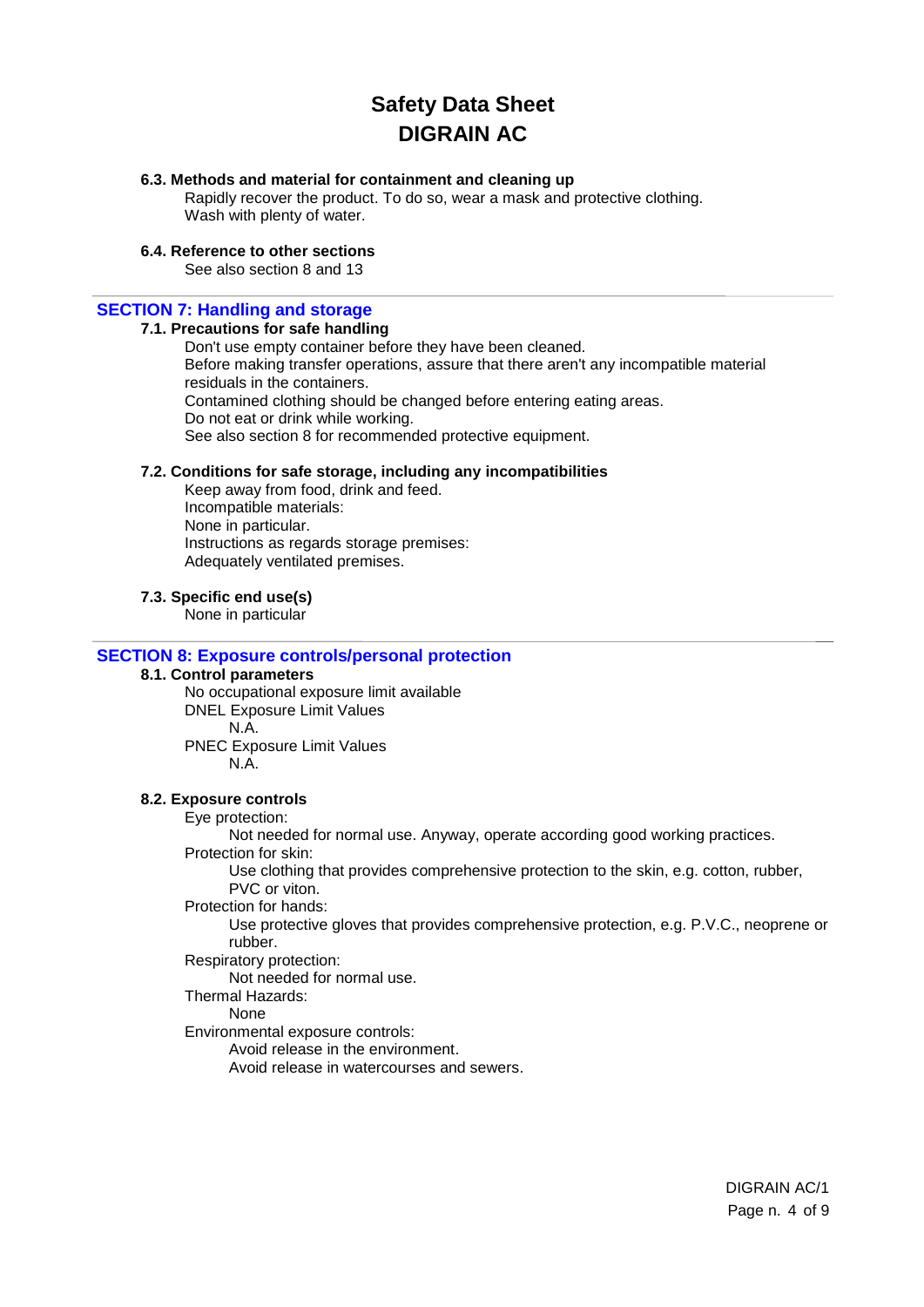| <b>SECTION 9: Physical and chemical properties</b><br>9.1. Information on basic physical and chemical properties |                                     |                                                                                                                                                                                            |                                                      |
|------------------------------------------------------------------------------------------------------------------|-------------------------------------|--------------------------------------------------------------------------------------------------------------------------------------------------------------------------------------------|------------------------------------------------------|
|                                                                                                                  |                                     |                                                                                                                                                                                            | Appearance and colour:                               |
| Odour:                                                                                                           | N.A.                                |                                                                                                                                                                                            |                                                      |
| Odour threshold:                                                                                                 | N.A.                                |                                                                                                                                                                                            |                                                      |
| pH:                                                                                                              | $5.5 - 7$                           |                                                                                                                                                                                            |                                                      |
| Melting point / freezing point:                                                                                  | N.A.                                |                                                                                                                                                                                            |                                                      |
| Initial boiling point and boiling range:                                                                         | N.A.                                |                                                                                                                                                                                            |                                                      |
| Solid/gas flammability:                                                                                          | N.A.                                |                                                                                                                                                                                            |                                                      |
| Upper/lower flammability or explosive limits:                                                                    | N.A.                                |                                                                                                                                                                                            |                                                      |
| Vapour density:                                                                                                  | N.A.                                |                                                                                                                                                                                            |                                                      |
| Flash point:<br>Evaporation rate:<br>Vapour pressure:<br>Relative density:                                       | N.A.<br>N.A.<br>N.A.<br>$0.92$ g/cc |                                                                                                                                                                                            |                                                      |
|                                                                                                                  |                                     | Solubility in water:                                                                                                                                                                       | N.A.                                                 |
|                                                                                                                  |                                     | Solubility in oil:<br>Partition coefficient (n-octanol/water):<br>Auto-ignition temperature:<br>Decomposition temperature:<br>Viscosity:<br>Explosive properties:<br>Oxidizing properties: | N.A.<br>N.A.<br>N.A.<br>N.A.<br>N.A.<br>N.A.<br>N.A. |
|                                                                                                                  |                                     |                                                                                                                                                                                            |                                                      |
| Miscibility:                                                                                                     | N.A.                                |                                                                                                                                                                                            |                                                      |
| Fat Solubility:                                                                                                  | N.A.                                |                                                                                                                                                                                            |                                                      |
| Conductivity:                                                                                                    | N.A.                                |                                                                                                                                                                                            |                                                      |
| Substance Groups relevant properties                                                                             | N.A.                                |                                                                                                                                                                                            |                                                      |
| <b>SECTION 10: Stability and reactivity</b>                                                                      |                                     |                                                                                                                                                                                            |                                                      |
| 10.1. Reactivity                                                                                                 |                                     |                                                                                                                                                                                            |                                                      |
| Stable under normal conditions.                                                                                  |                                     |                                                                                                                                                                                            |                                                      |
| 10.2. Chemical stability                                                                                         |                                     |                                                                                                                                                                                            |                                                      |

Stable under normal conditions.

- **10.3. Possibility of hazardous reactions** None.
- **10.4. Conditions to avoid** Stable under normal conditions.
- **10.5. Incompatible materials** None in particular.
- **10.6. Hazardous decomposition products** None.

## **SECTION 11: Toxicological information**

**11.1. Information on toxicological effects** Toxicological information of the mixture: Acute Toxicity

DL<sub>50</sub>- Oral in rats: <7000 mg/Kg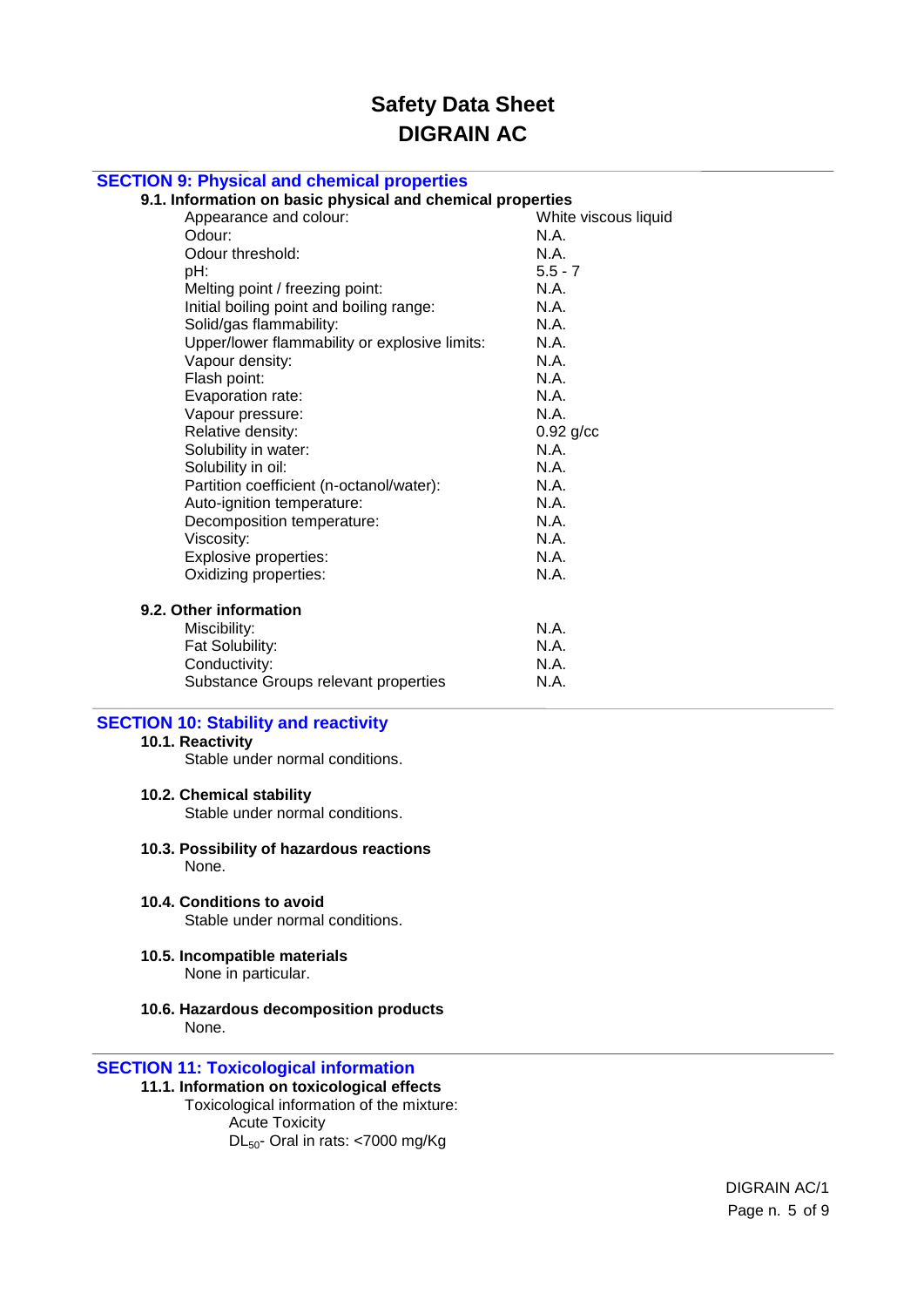DL50- Dermal in rats: >35000 mg/Kg  $DL<sub>50</sub>$ - Inhalation in rats (4 hours):  $>5.79$  mg/l of air

NOEL (90 days): 60 mg/Kg diet.

Toxicological information of the main substances found in the mixture: N.A.

If not differently specified, the information required in Regulation 453/2010/EC listed below must be considered as N.A.:

a) acute toxicity;

b) skin corrosion/irritation;

c) serious eye damage/irritation;

d) respiratory or skin sensitisation;

e) germ cell mutagenicity;

f) carcinogenicity;

g) reproductive toxicity;

h) STOT-single exposure;

i) STOT-repeated exposure;

j) aspiration hazard.

## **SECTION 12: Ecological information**

#### **12.1. Toxicity**

Adopt good working practices, so that the product is not released into the environment. Very toxic to aquatic organisms, may cause long-term adverse effects in the aquatic environment.

### **12.2. Persistence and degradability**

N.A.

**12.3. Bioaccumulative potential**

N.A.

**12.4. Mobility in soil**

N.A.

**12.5. Results of PBT and vPvB assessment**

vPvB Substances: None - PBT Substances: None

## **12.6. Other adverse effects**

None

## **SECTION 13: Disposal considerations**

## **13.1. Waste treatment methods**

Recover, if possible. Send to authorised disposal plants or for incineration under controlled conditions. In so doing, comply with the local and national regulations currently in force.

## **SECTION 14: Transport information**

#### **14.1. UN number**

ADR-UN number: 3082

#### **14.2. UN proper shipping name**

ENVIRONMENTALLY HAZARDOUS SUBSTANCE, LIQUID, NOS (AlphaCypermethrin), 9,III, (E)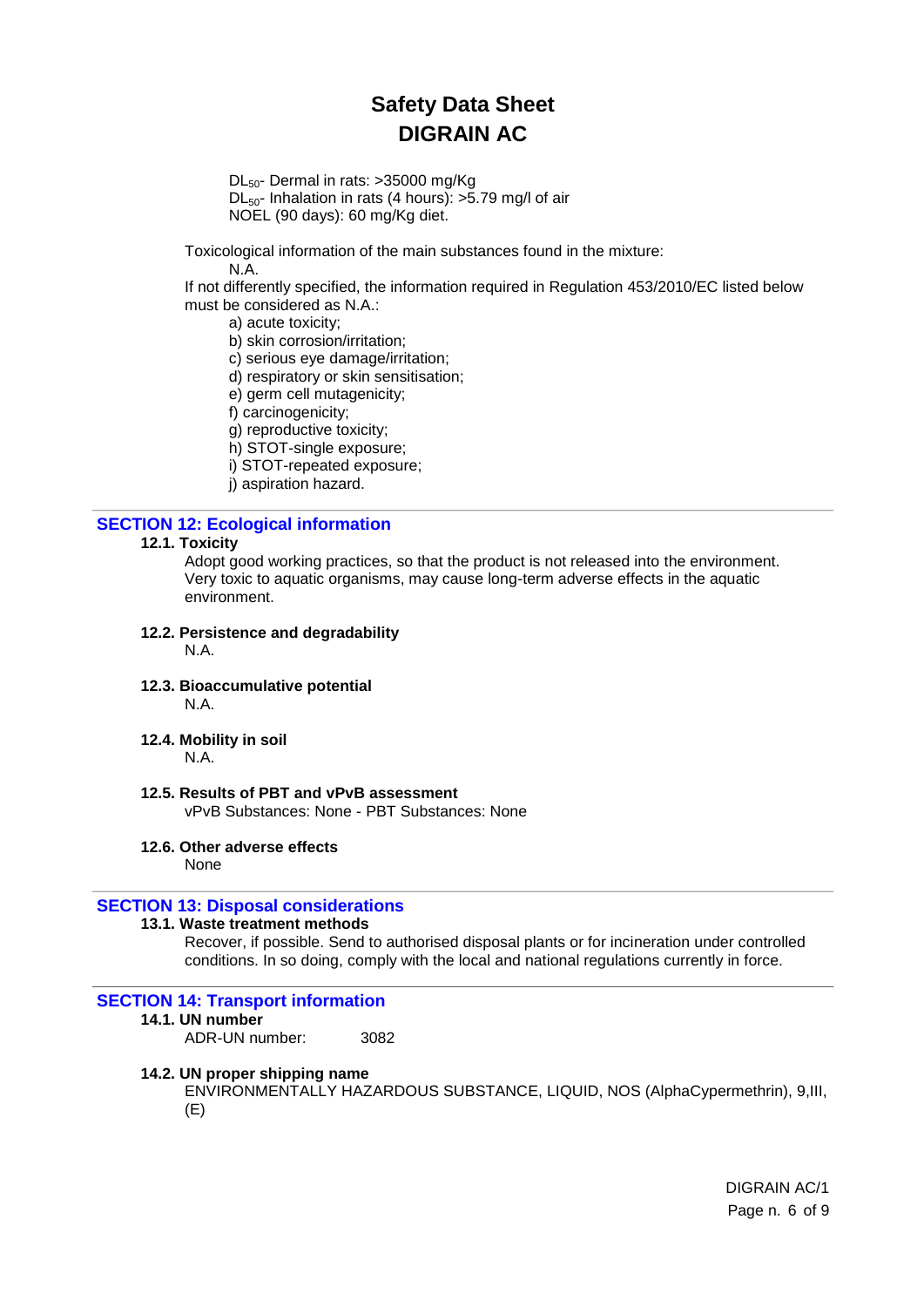#### **14.3. Transport hazard class(es)**  ADR-Class: 9

**14.4. Packing group** ADR-Packing Group: III

- **14.5. Environmental hazards** Marine pollutant: Marine pollutant
- **14.6. Special precautions for user** N.A.
- **14.7. Transport in bulk according to Annex II of MARPOL73/78 and the IBC Code** N.A.

## **SECTION 15: Regulatory information**

**15.1. Safety, health and environmental regulations/legislation specific for the substance or mixture**

Dir. 67/548/EEC (Classification, packaging and labelling of dangerous substances) Dir. 99/45/EC (Classification, packaging and labelling of dangerous preparations) Dir. 98/24/EC (Risks related to chemical agents at work) Dir. 2000/39/EC (Occupational exposure limit values) Dir. 2006/8/EC Regulation (EC) n. 1907/2006 (REACH) Regulation (EC) n. 1272/2008 (CLP) Regulation (EC) n. 790/2009 (ATP 1 CLP) and (EU) n. 758/2013 Regulation (EU) n. 453/2010 (Annex I) Regulation (EU) n. 286/2011 (ATP 2 CLP) Regulation (EU) n. 618/2012 (ATP 3 CLP) Regulation (EU) n. 487/2013 (ATP 4 CLP) Regulation (EU) n. 944/2013 (ATP 5 CLP) Regulation (EU) n. 605/2014 (ATP 6 CLP) Restrictions related to the product or the substances contained according to Annex XVII Regulation (EC) 1907/2006 (REACH) and subsequent modifications: Restrictions related to the product: Restriction 3 Restrictions related to the substances contained: No restriction. Where applicable, refer to the following regulatory provisions : Directive 2003/105/CE ('Activities linked to risks of serious accidents') and subsequent amendments. Regulation (EC) nr 648/2004 (detergents). 1999/13/EC (VOC directive)

Provisions related to directives 82/501/EC(Seveso), 96/82/EC(Seveso II): N.A.

### **15.2. Chemical safety assessment**

No

#### **SECTION 16: Other information**

Full text of phrases referred to in Section 3: R25 Toxic if swallowed.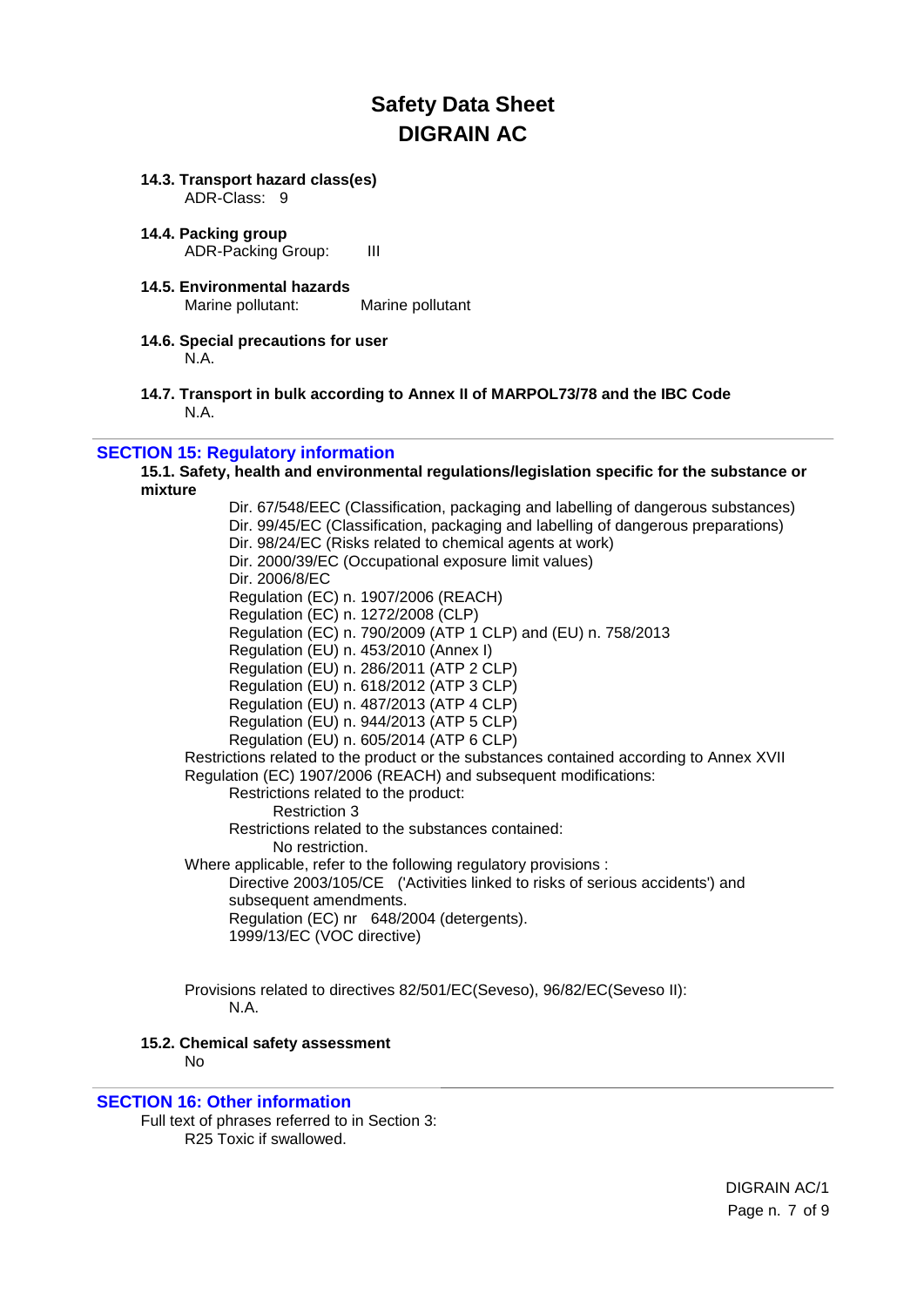R37 Irritating to respiratory system.

R48/22 Harmful: danger of serious damage to health by prolonged exposure if swallowed. R50/53 Very toxic to aquatic organisms, may cause long-term adverse effects in the aquatic environment.

H373 May cause damage to organs through prolonged or repeated exposure.

H335 May cause respiratory irritation.

H400 Very toxic to aquatic life.

H410 Very toxic to aquatic life with long lasting effects.

H301 Toxic if swallowed.

This document was prepared by a competent person who has received appropriate training. Main bibliographic sources:

ECDIN - Environmental Chemicals Data and Information Network - Joint Research Centre, Commission of the European Communities

SAX's DANGEROUS PROPERTIES OF INDUSTRIAL MATERIALS - Eight Edition - Van Nostrand Reinold

CCNL - Appendix 1

The information contained herein is based on our state of knowledge at the above-specified date. It refers solely to the product indicated and constitutes no guarantee of particular quality. It is the duty of the user to ensure that this information is appropriate and complete with respect to the specific use intended.

This MSDS cancels and replaces any preceding release.

| ADR:<br>European Agreement concerning the International Carriage of<br>Dangerous Goods by Road.     |  |
|-----------------------------------------------------------------------------------------------------|--|
| CAS:<br>Chemical Abstracts Service (division of the American Chemical<br>Society).                  |  |
| CLP:<br>Classification, Labeling, Packaging.                                                        |  |
| CSR:<br>Chemical safety report                                                                      |  |
| Derived No Effect Level.<br>DNEL:                                                                   |  |
| EC <sub>50</sub> :                                                                                  |  |
| EINECS:<br>European Inventory of Existing Commercial Chemical Substances.                           |  |
| Ordinance on Hazardous Substances, Germany.<br>GefStoffVO:                                          |  |
| GHS:<br>Globally Harmonized System of Classification and Labeling of                                |  |
| Chemicals.                                                                                          |  |
| IATA:<br>International Air Transport Association.                                                   |  |
| Dangerous Goods Regulation by the "International Air Transport"<br>IATA-DGR:                        |  |
| Association" (IATA).                                                                                |  |
| International Civil Aviation Organization.<br>ICAO:                                                 |  |
| ICAO-TI:<br>Technical Instructions by the "International Civil Aviation Organization"<br>$(ICAO)$ . |  |
| IMDG:<br>International Maritime Code for Dangerous Goods.                                           |  |
| INCI:<br>International Nomenclature of Cosmetic Ingredients.                                        |  |
| KSt:<br>Explosion coefficient.                                                                      |  |
| Lethal concentration, for 50 percent of test population.<br>LC50:                                   |  |
| LD50:<br>Lethal dose, for 50 percent of test population.                                            |  |
| LTE:<br>Long-term exposure.                                                                         |  |
| $N.A$ .:<br>Not available                                                                           |  |
| PNEC:<br>Predicted No Effect Concentration.                                                         |  |
| Regulation Concerning the International Transport of Dangerous Goods<br>RID:<br>by Rail.            |  |
| STE:<br>Short-term exposure.                                                                        |  |
| Short Term Exposure limit.<br>STEL:                                                                 |  |
| Specific Target Organ Toxicity.<br>STOT:                                                            |  |
| TLV:<br>Threshold Limiting Value.                                                                   |  |